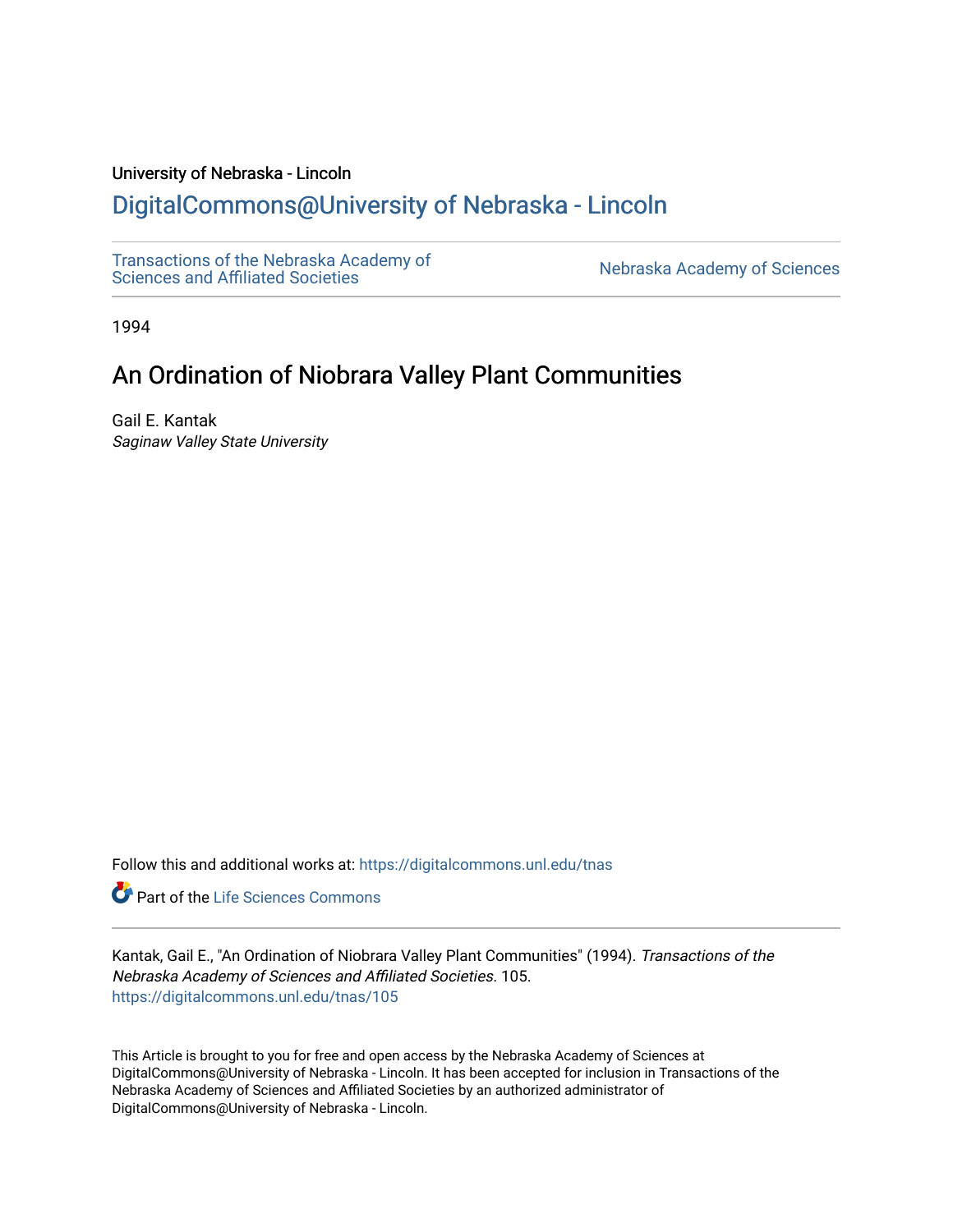## **AN ORDINATION OF NIOBRARA VALLEY PLANT COMMUNITIES**

## **Gail E. Kantak**

Department of Biology Saginaw Valley State University University Center, Michigan 48710-0001

#### *ABSTRACT*

The middle Niobrara River Valley of north-central Nebraska is of significant biogeographic importance due to the interaction of geologic and hydrologic features which provide habitat for species of eastern, western, and boreal affinities. Vegetation data collected from 10 herbaceous and 13 woody sites within the Niobrara Valley Preserve and adjacent areas were ordinated using BCORD. Results corroborate a previous literature review and TWINSPAN classification analysis which described seven major community types for this region: Sandhill, Mixed Prairie, Tallgrass Meadow, Upland Pine, Juniper, Hardwood, and Streambank Communities.

t t t

The Niobrara Valley of north-central Nebraska has been recognized since the 19th Century for the presence of forest plants and animals not typical of the grassland biome which characterizes this region of North America (see review in Kaul et aI., 1988). Non-riparian elements of the Rocky Mountain, boreal, and eastern deciduous forests meet in this transitional zone of the Valley in close proximity to sandhill prairie and other grassland types.

Most published accounts of the vegetation in this region have been strictly qualitative or did not use the data collected to produce objectively based classifications (e.g. Bessey, 1887; Hearty, 1978; Pool, 1914; Tolstead,1942). Kantak (1995) integrated these qualitative vegetation descriptions in the literature with quantitative field data analyzed with TWINSPAN, a divisive, hierarchical technique (Hill, 1979), in constructing an objective classification of the terrestrial plant communities of the middle Niobrara Valley. The major community types recognized include Sandhill, Mixed Prairie, Tallgrass Meadow, Upland Pine, Juniper, Hardwood, and Streambank Communities. The purpose of this paper is to strengthen this interpretation of the

vegetation pattern and community classification by presenting a corroborating alternative analysis of the field data which for brevity's sake had been omitted from the TWINSPAN analysis paper.

## **STUDY AREA**

The study area is located along an approximately 50-km stretch of the Niobrara River in north-central Nebraska. The sample sites were located within or adjacent to the Niobrara Valley Preserve, a  $219 \text{-} \text{km}^2$ tract owned and managed by The Nature Conservancy. A map of the study area and the sample sites is available in Kantak (1995). Descriptions of the climatic, geomorphological, hydrological and historical factors which are responsible for the origin and persistence of the unique juxtaposition of plant communities in this region are available in Churchill et a1. (1988), Kantak and Churchill (1993), and Kaul et a1. (1988).

## **METHODS**

#### **Field techniques**

A more detailed description of field techniques is available in Kantak (1995). Briefly, aerial photography and input from persons familiar with the terrain were used to locate 23 sample sites representing major topographical/vegetational formations in the study area. Ten of the sites were dominated by herbaceous species and 13 by woody species. All sites were sampled between mid-June and mid-August 1983.

Areas sampled at each site ranged from 6 to 9 ha. At each herbaceous site, 20 to 30  $1-m^2$  circular quadrats were randomly placed along transects located through the sample site. All vascular species present were recorded in each quadrat. At woody sites, the point-centered quarter method (Cottam and Curtis, 1956; Mueller-Dombois and Ellenberg, 1974) was ap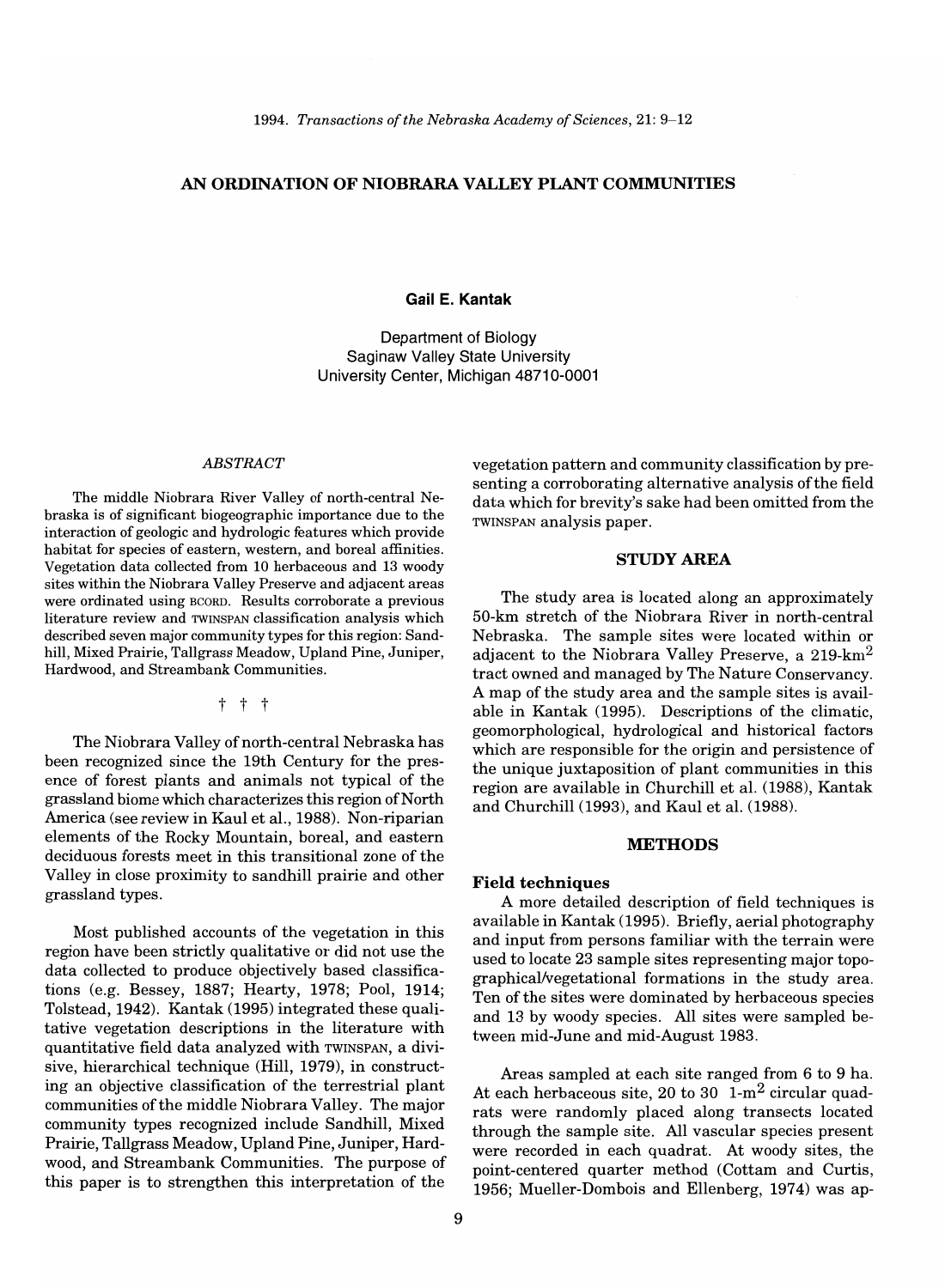Table 1. Seven major community types with representative site numbers. From Kantak, 1995.

| 1. |                            | <b>Sandhill Communities</b> |                       |  |
|----|----------------------------|-----------------------------|-----------------------|--|
|    |                            | a. Prairie                  | (Site 4)              |  |
|    |                            | b. Upland Thicket           | (Site 21)             |  |
|    |                            | c. Blowout                  |                       |  |
|    |                            | 2. Mixed Prairie            |                       |  |
|    |                            | a. Upland                   | (Sites 8, 9)          |  |
|    |                            | b. Lowland Transitional     | (Sites 5, 7)          |  |
|    |                            | 3. Tallgrass Meadows        |                       |  |
|    |                            | a. Transitional             | (Site 3)              |  |
|    |                            | b. Prairie                  | (Site 2)              |  |
|    |                            | c. Wetlands                 | (Sites 22, 10)        |  |
|    | 4. Upland Pine Communities |                             |                       |  |
|    |                            | a. Forest                   | (Site 1)              |  |
|    |                            | b. Savanna                  | (Site 12)             |  |
|    | 5. Juniper Communities     |                             |                       |  |
|    |                            | a. Pine/Juniper             | (Stes 18, 11, 16, 19) |  |
|    | b.                         | Hardwood/Juniper            | (Sites 15, 17, 6, 23) |  |
|    |                            | 6. Hardwood Communities     |                       |  |
|    | a.                         | Eastern Deciduous           | (Sites 20, 13)        |  |
|    |                            | b. Boreal Relict            |                       |  |
|    | 7. Streambank Communities  |                             |                       |  |

plied at 20 to 30 points along the transects. Basal area of each tree  $(210 \text{ cm} \text{ db})$  was recorded. At each study site several site characteristics were visually assessed, including evidence of disturbance, slope, topographic position, soil type, and soil moisture. Aspect was determined with a compass and elevation was later determined from United States Geological Survey topographic maps.

## **Ordination**

Species which occurred in  $\leq 10\%$  of the quadrats sampled at a site were deleted prior to analysis (as in Zampella et aI., 1992) in order to remove the impact of rare species (Gauch, 1982). Deleted species also had relative frequencies of <6.5%. Species frequency data were relativized by samples and by species, and then ordinated using BeORD (McCune, 1991), a refined and updated version of the original Bray and Curtis (1957) ordination technique. The Sorensen distance measure and the variance-regression method of endpoint selection were applied because of their success in producing ecologically interpretable results (Beals, 1984).

## **RESULTS**

## **Community classification**

Seven major community types were recognized by Kantak (1995) based on TWINSPAN analyses and on other biogeographical data in the literature. This classification with representative site numbers is repeated here for cross reference with this paper's ordination results (Table 1).



Figure 1. BeORD ordination of herbaceous communities. Community types corresponding to TWINSPAN dendrogram in Kantak (1995): squares-Tallgrass Meadows; circles-Sandhill Prairie; triangles-Mixed Prairie; hexagons-Transitional Communities.

## **Ordination of herbaceous communities**

A total of 180 species was recorded from the ten herbaceous-community sites. Frequencies of the dominant species at each site are provided in Kantak (1995). The ordination of the herbaceous sites is depicted in Fig. 1. The first two axes extracted  $28.64\%$  and  $12.11\%$ , respectively, of the information in the data matrix. Environmental data (Kantak, 1995) show soil type and moisture correlations with the first axis. The five sites in the right half of the ordination are characterized by lower elevations (647–680 m), moist and loamy soils and flat topography. They include the Tallgrass Meadows communities clustered by the TWINSPAN analysis in Kantak (1995). The five sites in the left half of the ordination are at higher elevations (686-757 m), have drier sandy soils, and more topographical relief. They include the TWINSPAN Sandhill and Mixed Prairie sites (Kantak, 1995). The second axis in the ordination spreads the lowland sites but clumps the upland sites in the lower left corner of the ordination. The spread may be related to disturbance as there was greater variance in degree of disturbance among the lowland than the upland sites.

## **Ordination of woody communities**

Frequencies, densities, and basal areas of the twelve species of trees present in the sample sites as well as site environmental data are available in Kantak (1995).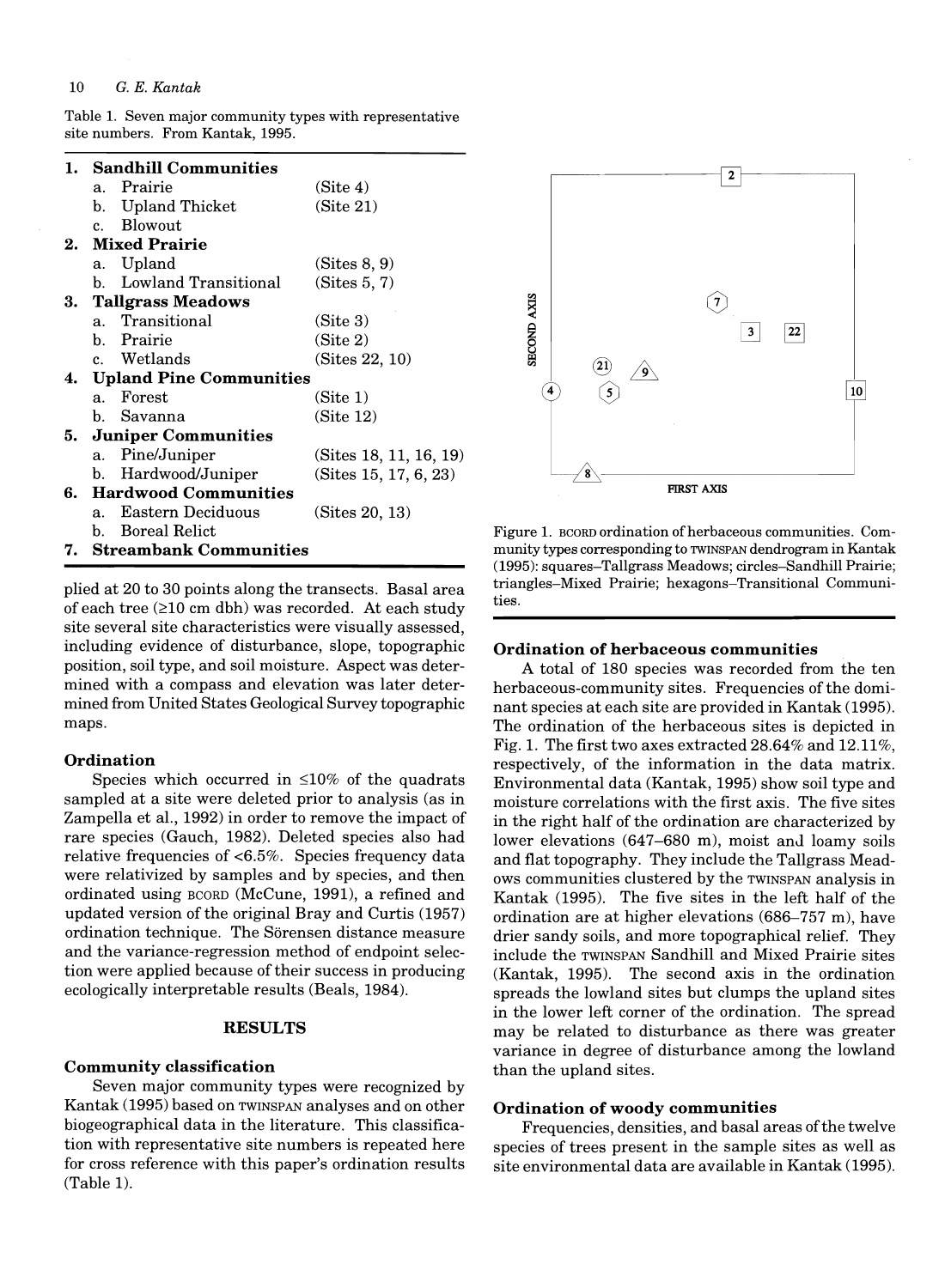

Figure 2. BeORD ordination of woody communities. Community types corresponding to TWINSPAN dendrogram in Kantak (1995): circles-Pine; squares-Pine/Juniper; hexagons-Hardwood/Juniper; triangles-Lowland Communities.

Figure 2 depicts the first and second axes of the BCORD ordination of the woody community data. These axes extracted 31.94% and 24.33% respectively of the information in the data matrix. Again, soil type and moisture correlated with the first axis. Specifically, the driest and sandiest soils were found at high elevation sites (720-759 m) in the left part of the ordination (Sites 1, 12, 16, 11) whereas the moist and loamy soils and lowest elevations (657-664 m) were at the right (Sites 20, 14, 13). Corresponding to the envifonmental gradient, community dominance shifts from pines on the driest sites at the left of the ordination to juniper in the middle to hardwoods at the moist sites at the right. An almost identical ordering of sites was produced by the TWINSPAN analysis in Kantak (1995). The second axis of the ordination appears to express a disturbance gradient. Sites in the upper third of the ordination showed more evidence of disturbance, both humaninduced (grazing, tree cutting) and natural (wind erosion due to exposure as well as to human activities).

### **DISCUSSION**

An in-depth discussion of the developmental history of Niobrara plant communities is available in Kaul et al. (1988). The interaction of the ultimate and proximate environmental factors leading to the development and maintenance of the Niobrara plant communities is summarized here in Fig. 3. Biotic interactions such as



Figure 3. Historical and environmental factors impacting Niobrara plant communities.

competition also play an important role but are not treated here. The intermingling of the community types delineated by TWINSPAN as well as by BCORD analysis is the result of the availability of microhabitats for not only species of the regional grassland biome but also for Pleistocene relicts and dispersers from other biomes.

Although the BCORD ordination used frequency data and is based on a totally different algorithm than the TWINSPAN analysis which was applied to presence and absence data, the techniques clustered sites similarly. Although neither ordination nor clustering are statistical tests, their congruent results strengthen the classification of Niobrara community types presented in Kantak (1995).

#### **ACKNOWLEDGMENTS**

Field assistance was provided by Janet Suttie, Gordon Warrick, Ed Hover, and Tim McDowell. Steve Churchill helped with species identification and Kathleen Pelkki with figure preparation. The Nature Conservancy funded this work and the Niobrara Valley Preserve personnel provided valuable logistic support.

## **LITERATURE CITED**

- Beals, E. W. 1984. Bray-Curtis ordination: an effective strategy for analysis of multivariate ecological data. *Advances in Ecological Research* 14: 1-55.
- Bessey, C. E. 1887. A meeting place for two floras. *Bulletin of the Torrey Botanical Club* 14: 189-191.